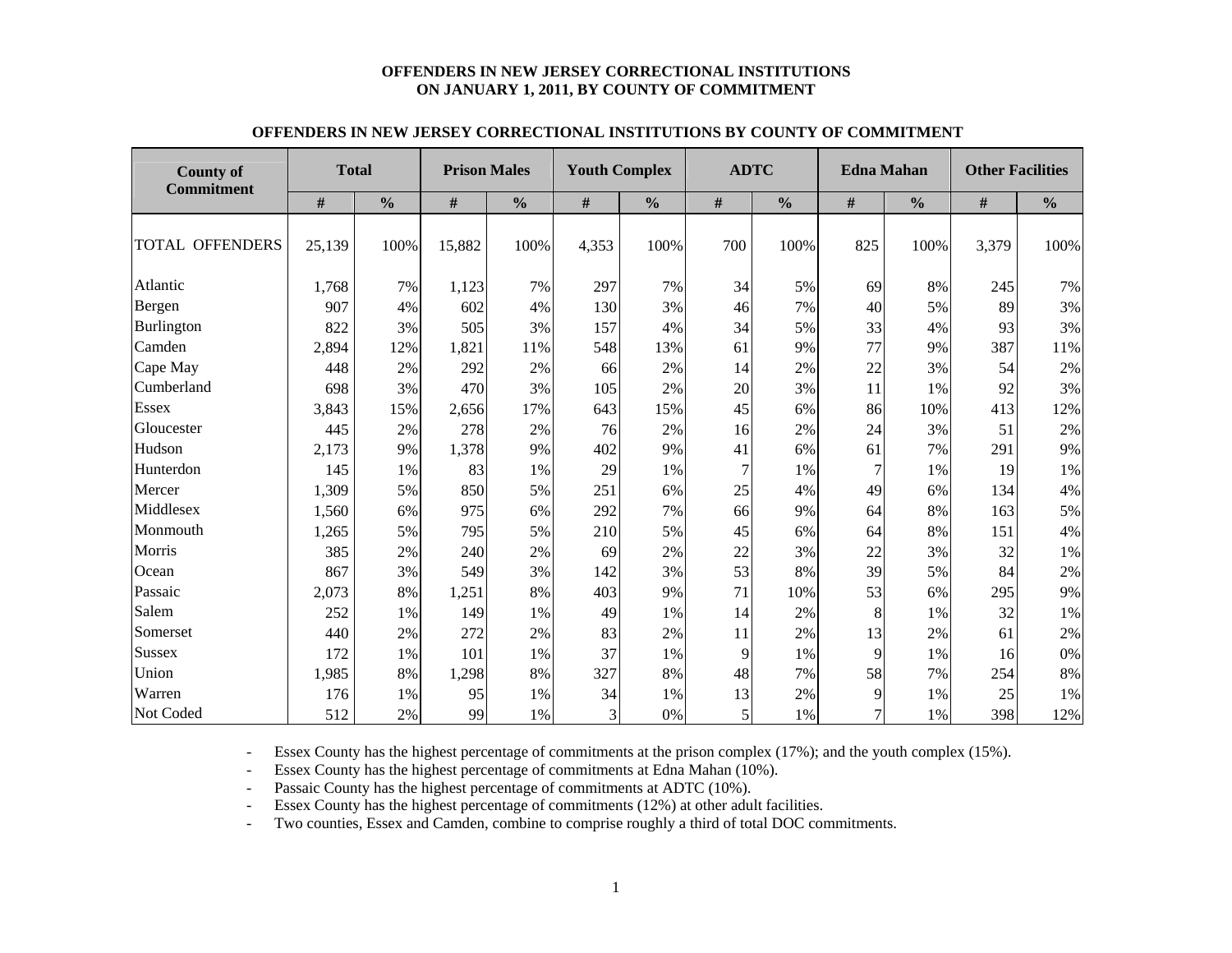# **Prison Complex Offenders By County Of Commitment**

| <b>Institution</b>   | <b>Total</b>  | Atl      | <b>Ber</b> | <b>Burl</b> | Cam       | Cape<br><b>May</b>   | Cum      | <b>Ess</b> | Glou     | Hud       | <b>Hunt</b>    | Mer      | <b>Mid</b> | Mon            | Mor            | Oc       | Pas       | Sal     | Som      | <b>Sus</b>     | Un         | War            | <b>Not</b><br><b>Coded</b> |
|----------------------|---------------|----------|------------|-------------|-----------|----------------------|----------|------------|----------|-----------|----------------|----------|------------|----------------|----------------|----------|-----------|---------|----------|----------------|------------|----------------|----------------------------|
|                      |               |          |            |             |           |                      |          |            |          |           |                |          |            |                |                |          |           |         |          |                |            |                |                            |
| <b>Bayside</b>       | 1,333         | 100      | 44         | 46          | 198       | 31                   | 47       | 202        | 30       | 120       | 6              | 62       | 69         | 66             | 18             | 44       | 97        | 14      | 24       | 5              | 101        | 8              | $\mathbf{1}$               |
| Main                 | 100%          | 8%       | 3%         | 3%          | 15%       | 2%                   | 4%       | 15%        | 2%       | 9%        | 0%             | 5%       | 5%         | 5%             | 1%             | 3%       | 7%        | 1%      | 2%       | 0%             | 8%         | 1%             | 0%                         |
| <b>Bayside</b>       | 659           | 56       | 20         | 15          | 108       | 14                   | 22       | 104        | 13       | 54        | 4              | 29       | 32         | 27             | 3              | 22       | 56        | 10      | 10       | 3              | 52         | 3              | $\overline{2}$             |
| Farm                 | 100%          | 8%       | 3%         | 2%          | 16%       | 2%                   | 3%       | 16%        | 2%       | 8%        | 1%             | 4%       | 5%         | 4%             | 0%             | 3%       | 8%        | 2%      | 2%       | 0%             | 8%         | 0%             | 0%                         |
| <b>Bayside</b>       | 298           | 30       | 7          | 6           | 51        | 9                    | 7        | 44         | 5        | 23        | $\Omega$       | 14       | 17         | 8              | 4              | 12       | 30        | 3       | 5        | 4              | 18         |                | $\Omega$                   |
| Ancora               | 100%          | 10%      | 2%         | 2%          | 17%       | 3%                   | 2%       | 15%        | 2%       | 8%        | 0%             | 5%       | 6%         | 3%             | 1%             | 4%       | 10%       | 1%      | 2%       | 1%             | 6%         | 0%             | 0%                         |
|                      |               |          |            |             |           |                      |          |            |          |           |                |          |            |                |                |          |           |         |          |                |            |                |                            |
| <b>Bayside Total</b> | 2,290         | 186      | 71         | 67          | 357       | 54                   | 76       | 350        | 48       | 197       | 10             | 105      | 118        | 101            | 25             | 78       | 183       | 27      | 39       | 12             | 171        | 12             | 3                          |
|                      | 100%          | 8%       | 3%         | 3%          | 16%       | 2%                   | 3%       | 15%        | 2%       | 9%        | 0%             | 5%       | 5%         | 4%             | 1%             | 3%       | 8%        | 1%      | 2%       | 1%             | 7%         | 1%             | 0%                         |
| <b>CRAF</b>          | 269           | 14       | 12         | 6           | 38        | $\overline{4}$       | 9        | 16         | 3        | 21        |                | 10       | 22         | 27             | 8              | 22       | 20        | 1       | 4        | $\overline{4}$ | 22         | 5              | $\mathbf 0$                |
| <b>Jones Farm</b>    | 100%          | 5%       | 4%         | 2%          | 14%       | 1%                   | 3%       | 6%         | 1%       | 8%        | 0%             | 4%       | 8%         | 10%            | 3%             | 8%       | 7%        | 0%      | 1%       | 1%             | 8%         | 2%             | 0%                         |
| <b>CRAF</b>          | 606           | 34       | 31         | 24          | 78        | 11                   | 14       | 77         | 18       | 56        | $\overline{2}$ | 25       | 49         | 28             | 8              | 19       | 43        | 10      | 12       | 11             | 52         |                | 3                          |
| <b>Reception</b>     | 100%          | 6%       | 5%         | 4%          | 13%       | 2%                   | 2%       | 13%        | 3%       | 9%        | 0%             | 4%       | 8%         | 5%             | 1%             | 3%       | 7%        | 2%      | 2%       | 2%             | 9%         | 0%             | 0%                         |
| <b>CRAF Total</b>    | 875           | 48       | 43         | 30          | 116       | 15                   | 23       | 93         | 21       | 77        | 3              | 35       | 71         | 55             | 16             | 41       | 63        | 11      | 16       | 15             | 74         | 6              | 3                          |
|                      | 100%          | 5%       | 5%         | 3%          | 13%       | 2%                   | 3%       | 11%        | 2%       | 9%        | 0%             | 4%       | 8%         | 6%             | 2%             | 5%       | 7%        | 1%      | 2%       | 2%             | 8%         | 1%             | 0%                         |
|                      |               |          |            |             |           |                      |          |            |          |           |                |          |            |                |                |          |           |         |          |                |            |                |                            |
| <b>East Jersey</b>   | 1,369         | 62       | 52         | 42          | 111       | 6                    | 29       | 335        | 16       | 116       |                | 76       | 74         | 88             | 18             | 28       | 118       | 1       | 26       | 6              | 138        | 5 <sup>1</sup> | 15                         |
| Main                 | 100%          | 5%       | 4%         | 3%          | 8%        | 0%                   | 2%       | 24%        | 1%       | 8%        | 1%             | 6%       | 5%         | 6%             | 1%             | 2%       | 9%        | 0%      | 2%       | 0%             | 10%        | 0%             | 1%                         |
| <b>East Jersey</b>   | 111           | 7        | 2          | 1           | 3         | $\Omega$             | 0        | 21         | 0        | 16        |                | 6        | 9          | $\overline{2}$ | $\overline{c}$ | 4        | 22        | 0       | 3        | 1              | 11         | 0              | 0                          |
| Camp                 | 100%          | 6%       | 2%         | 1%          | 3%        | 0%                   | 0%       | 19%        | 0%       | 14%       | 1%             | 5%       | 8%         | 2%             | 2%             | 4%       | 20%       | 0%      | 3%       | 1%             | 10%        | 0%             | 0%                         |
| <b>East Jersey</b>   |               |          |            |             |           |                      |          |            |          |           |                |          |            |                |                |          |           |         |          |                |            |                |                            |
| <b>Total</b>         | 1,480<br>100% | 69<br>5% | 54<br>4%   | 43<br>3%    | 114<br>8% | $6\phantom{.}$<br>0% | 29<br>2% | 356<br>24% | 16<br>1% | 132<br>9% | 8<br>1%        | 82<br>6% | 83<br>6%   | 90<br>6%       | 20<br>1%       | 32<br>2% | 140<br>9% | 1<br>0% | 29<br>2% | 0%             | 149<br>10% | 5<br>0%        | 15<br>1%                   |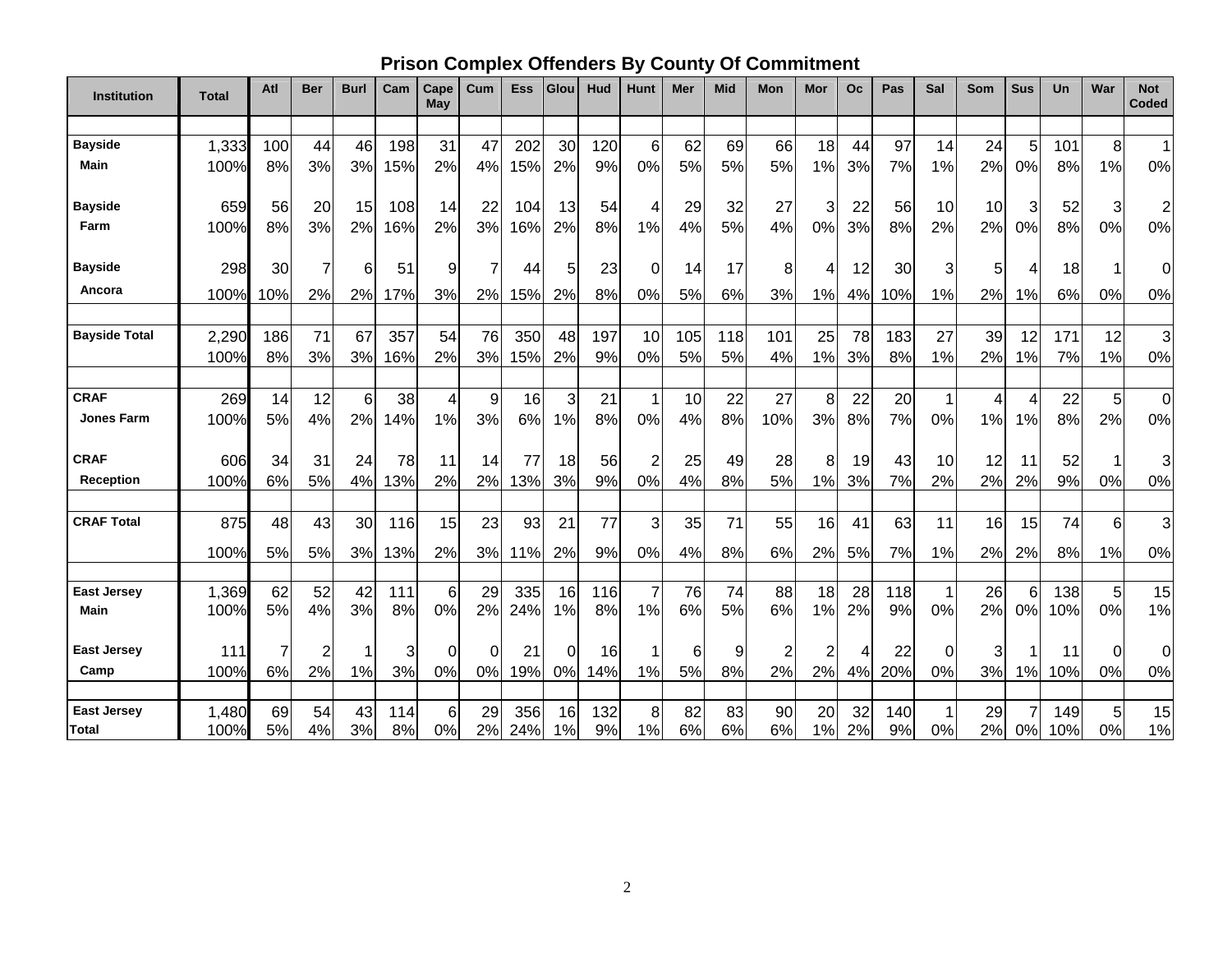### **Prison Complex Offenders By County Of Commitment**

| <b>Institution</b>     | <b>Total</b>  | Atl          | Ber       | <b>Burl</b> | Cam       | Cape<br>May    | Cum      | Ess        | Glou     | Hud        | <b>Hunt</b>    | Mer      | <b>Mid</b> | Mon         | Mor            | Oc       | Pas        | Sal         | Som      | <b>Sus</b>  | Un         | War      | <b>Not</b><br><b>Coded</b> |
|------------------------|---------------|--------------|-----------|-------------|-----------|----------------|----------|------------|----------|------------|----------------|----------|------------|-------------|----------------|----------|------------|-------------|----------|-------------|------------|----------|----------------------------|
|                        |               |              |           |             |           |                |          |            |          |            |                |          |            |             |                |          |            |             |          |             |            |          |                            |
| <b>Midstate</b>        | 697           | 30           | 29        | 34          | 59        | 17             | 21       | 73         | 9        | 58         | 12             | 48       | 59         | 52          | 16             | 28       | 62         | 5           | 13       | 4           | 62         | 6        | $\mathbf 0$                |
|                        | 100%          | 4%           | 4%        | 5%          | 8%        | 2%             | 3%       | 10%        | 1%       | 8%         | 2%             | 7%       | 8%         | 7%          | 2%             | 4%       | 9%         | 1%          | 2%       | 1%          | 9%         | 1%       | 0%                         |
| <b>NJ State Prison</b> | 30            | $\mathbf{1}$ |           |             |           | $\overline{0}$ |          | 4          | $\Omega$ | 3          | $\mathbf 0$    | 4        | 3          | $\mathbf 0$ | $\overline{0}$ |          | 1          | $\mathbf 0$ | 1        | $\mathbf 1$ |            |          | $\mathbf 0$                |
| <b>Ad Seg Female</b>   | 100%          | 0%           | 0%        | 1<br>0%     | 5<br>0%   | 0%             | -1<br>0% | 0%         | 0%       | 0%         | 0%             | 0%       | 0%         | 0%          | 0%             | 0%       | 0%         | 0%          | 0%       | 0%          | 3<br>0%    | 0<br>0%  | 0%                         |
|                        |               |              |           |             |           |                |          |            |          |            |                |          |            |             |                |          |            |             |          |             |            |          |                            |
| <b>NJ State Prison</b> | 1,921         | 125          | 94        | 68          | 174       | 25             | 40       | 385        | 11       | 114        |                | 146      | 130        | 94          | 33             | 77       | 128        | 12          | 30       | 10          | 153        | 10       | 60                         |
| Main                   | 100%          | 6%           | 5%        | 3%          | 9%        | 1%             | 2%       | 20%        | 1%       | 6%         | 0%             | 7%       | 7%         | 5%          | 2%             | 4%       | 7%         | 1%          | 2%       | 1%          | 8%         | 1%       | 3%                         |
|                        |               |              |           |             |           |                |          |            |          |            |                |          |            |             |                |          |            |             |          |             |            |          |                            |
| <b>NJ State Prison</b> | 1,951         | 126          | 95        | 69          | 179       | 25             | 41       | 389        | 11       | 117        | $\overline{c}$ | 150      | 133        | 94          | 33             | 78       | 129        | 12          | 31       | 11          | 156        | 10       | 60                         |
| Total                  | 100%          | 6%           | 5%        | 4%          | 9%        | 1%             | 2%       | 20%        | 1%       | 6%         | 0%             | 8%       | 7%         | 5%          | 2%             | 4%       | 7%         | 1%          | 2%       | 1%          | 8%         | 1%       | 3%                         |
|                        |               |              |           |             |           |                |          |            |          |            |                |          |            |             |                |          |            |             |          |             |            |          |                            |
| Northern<br>Main       | 2,301<br>100% | 79<br>3%     | 117<br>5% | 43<br>2%    | 153<br>7% | 16<br>1%       | 39<br>2% | 492<br>21% | 11<br>0% | 303<br>13% | 14<br>1%       | 97<br>4% | 166<br>7%  | 114<br>5%   | 31<br>1%       | 64<br>3% | 248<br>11% | 6<br>0%     | 55<br>2% | 8<br>0%     | 227<br>10% | 14<br>1% | 4<br>0%                    |
|                        |               |              |           |             |           |                |          |            |          |            |                |          |            |             |                |          |            |             |          |             |            |          |                            |
| <b>Northern</b>        | 599           | 46           | 17        | 17          | 63        | 11             | 13       | 134        | 4        | 69         | 3              | 31       | 25         | 24          | 3              | 14       | 43         | 9           | 8        | 5           | 52         | 3        | 5                          |
| <b>Ad Seg Male</b>     | 100%          | 8%           | 3%        | 3%          | 11%       | 2%             | 2%       | 22%        | 1%       | 12%        | 1%             | 5%       | 4%         | 4%          | 1%             | 2%       | 7%         | 2%          | 1%       | 1%          | 9%         | 1%       | 1%                         |
|                        |               |              |           |             |           |                |          |            |          |            |                |          |            |             |                |          |            |             |          |             |            |          |                            |
| <b>Northern Total</b>  | 2,900         | 125          | 134       | 60          | 216       | 27             | 52       | 626        | 15       | 372        | 17             | 128      | 191        | 138         | 34             | 78       | 291        | 15          | 63       | 13          | 279        | 17       | $\mathsf g$                |
|                        | 100%          | 4%           | 5%        | 2%          | 7%        | 1%             | 2%       | 22%        | 1%       | 13%        | 1%             | 4%       | 7%         | 5%          | 1%             | 3%       | 10%        | 1%          | 2%       | 0%          | 10%        | 1%       | 0%                         |
|                        |               |              |           |             |           |                |          |            |          |            |                |          |            |             |                |          |            |             |          |             |            |          |                            |
| Southern               | 2,315         | 216          | 69        | 76          | 314       | 66             | 95       | 290        | 65       | 197        | 17             | 119      | 130        | 111         | 30             | 91       | 172        | 32          | 22       | 16          | 172        | 13       | $\overline{2}$             |
|                        | 100%          | 9%           | 3%        | 3%          | 14%       | 3%             | 4%       | 13%        | 3%       | 9%         | 1%             | 5%       | 6%         | 5%          | 1%             | 4%       | 7%         | 1%          | 1%       | 1%          | 7%         | 1%       | 0%                         |
| <b>South Woods</b>     | 3,374         | 323          | 107       | 126         | 466       | 82             | 133      | 479        | 93       | 228        | 14             | 183      | 190        | 154         | 66             | 123      | 211        | 46          | 59       | 23          | 235        | 26       | 7                          |
|                        | 100%          | 10%          | 3%        | 4%          | 14%       | 2%             | 4%       | 14%        | 3%       | 7%         | 0%             | 5%       | 6%         | 5%          | 2%             | 4%       | 6%         | 1%          | 2%       | 1%          | 7%         | 1%       | 0%                         |
|                        |               |              |           |             |           |                |          |            |          |            |                |          |            |             |                |          |            |             |          |             |            |          |                            |
| <b>SUBTOTAL</b>        | 15,882        | 1,123        | 602       | 505         | 1,821     | 292            | 470      | 2,656      | 278      | 1,378      | 83             |          | 850 975    | 795         | 240            | 549      | 1,251      | 149         | 272      | 101         | 1,298      | 95       | 99                         |
| <b>PRISON MALES</b>    | 100%          | 7%           | 4%        | 3%          | 11%       | 2%             | 3%       | 17%        | 2%       | 9%         | 1%             | 5%       | 6%         | 5%          | 2%             | 3%       | 8%         | 1%          | 2%       | 1%          | 8%         | 1%       | 1%                         |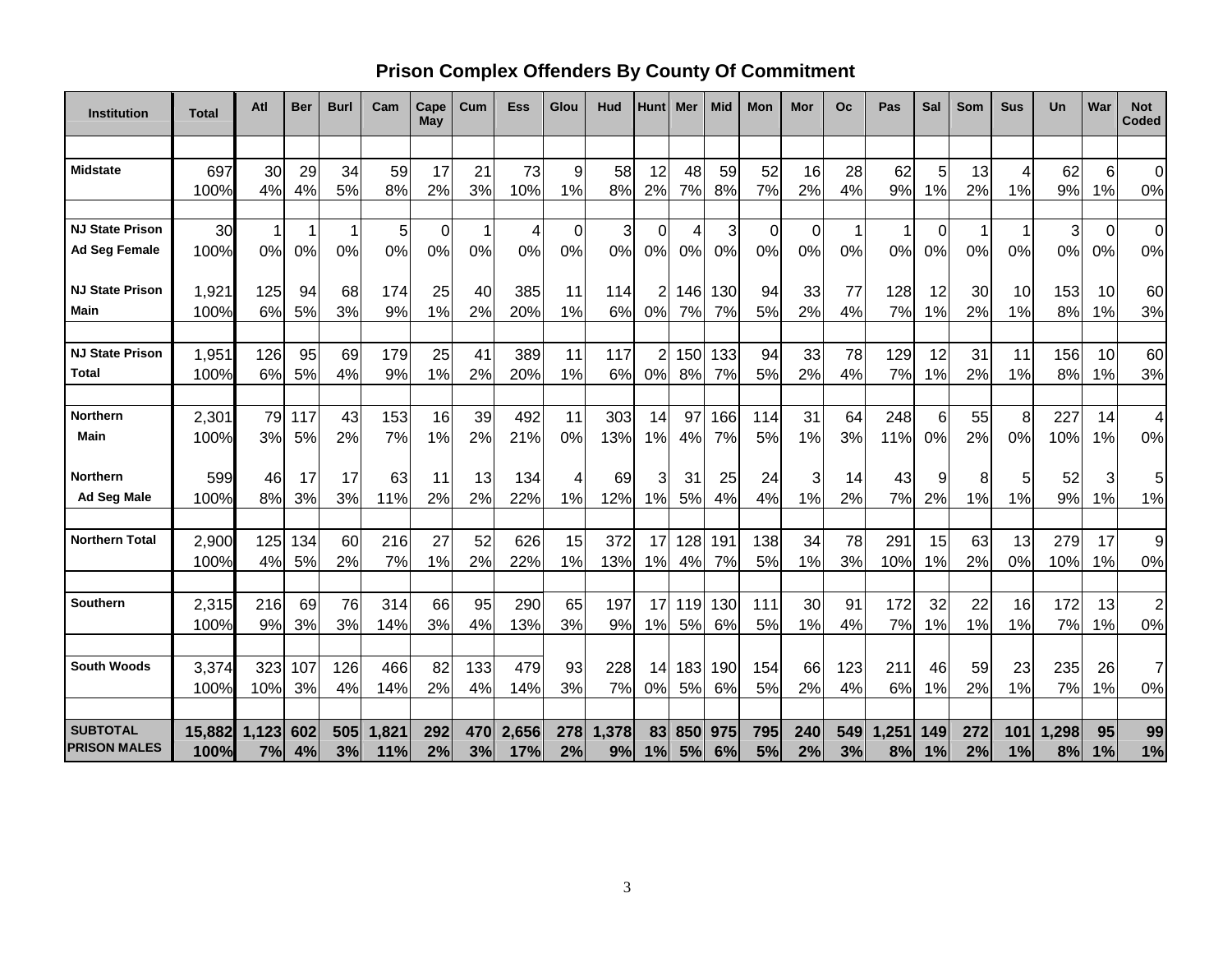| <b>Institution</b>    | Total  | Atl   | <b>Ber</b> | <b>Burl</b> | Cam   | Cape<br>May | Cum | <b>Ess</b> | Glou | Hud   | <b>Hunt</b> | <b>Mer</b> | <b>Mid</b> | Mon | Mor | O <sub>c</sub> | Pas   | Sal   | <b>Som</b>      | <b>Sus</b>      | Un    | War | <b>Not</b><br>Coded |
|-----------------------|--------|-------|------------|-------------|-------|-------------|-----|------------|------|-------|-------------|------------|------------|-----|-----|----------------|-------|-------|-----------------|-----------------|-------|-----|---------------------|
|                       |        |       |            |             |       |             |     |            |      |       |             |            |            |     |     |                |       |       |                 |                 |       |     |                     |
| <b>ADTC</b>           | 700    | 34    | 46         | 34          | 61    | 14          | 20  | 45         | 16   | 41    |             | 25         | 66         | 45  | 22  | 53             | 71    | 14    | 11              |                 | 48    | 13  |                     |
|                       | 100%   | 5%l   | 7%         | 5%          | 9%l   | 2%          | 3%  | 6%         | 2%   | 6%    | $1\%$       | 4%         | 9%         | 6%  | 3%  | 8%             | 10%   | 2%    | 2%              | 1% <sub>I</sub> | 7%    | 2%  | 1%                  |
|                       |        |       |            |             |       |             |     |            |      |       |             |            |            |     |     |                |       |       |                 |                 |       |     |                     |
| <b>Subtotal</b>       | 16,582 | 1,157 | 648        | 539         | 1,882 | 306         | 490 | 2,701      | 294  | 1,419 | 90          | 875        | 1,041      | 840 | 262 | 602            | 1,322 | 163   | 283             | 110             | 1,346 | 108 | 104                 |
|                       | 100%   | 7%    | 4%         | 3%          | 11%   | 2%          | 3%  | 16%        | 2%   | 9%    | 1%          | 5%         | 6%         | 5%  | 2%  | 4%             | 8%    | 1%    | 2%              | 1%              | 8%    | 1%  | 1%                  |
|                       |        |       |            |             |       |             |     |            |      |       |             |            |            |     |     |                |       |       |                 |                 |       |     |                     |
| <b>Mahan - Female</b> | 825    | 69    | 40         | 33          | 77    | 22          | 11  | 86         | 24   | 61    |             | 49         | 64         | 64  | 22  | 39             | 53    | 8     | 13 <sub>l</sub> |                 | 58    |     |                     |
| <b>Prison</b>         | 100%   | 8%    | 5%         | 4%          | 9%    | 3%          | 1%  | 10%        | 3%   | 7%I   | $1\%$       | 6%         | 8%         | 8%  | 3%  | 5%             | 6%    | $1\%$ | 2%              | $1\%$           | 7%    | 1%  | 1%                  |
|                       |        |       |            |             |       |             |     |            |      |       |             |            |            |     |     |                |       |       |                 |                 |       |     |                     |
| <b>Total Prison</b>   | 17,407 | 1,226 | 688        | 572         | 1,959 | 328         | 501 | 2,787      | 318  | 1,480 | 97          | 924        | 1105       | 904 | 284 | 641            | 1,375 | 171   | 296             | 119             | 1,404 | 117 | 111                 |
| <b>Complex</b>        | 100%   | 7%    | 4%         | 3%          | 11%l  | 2%          | 3%  | 16%        | 2%   | 9%    | 1%          | 5%         | 6%         | 5%  | 2%  | 4%             | 8%    | 1%    | 2%              | 1%              | 8%    | 1%  | 1%                  |

**Prison Complex Offenders By County Of Commitment**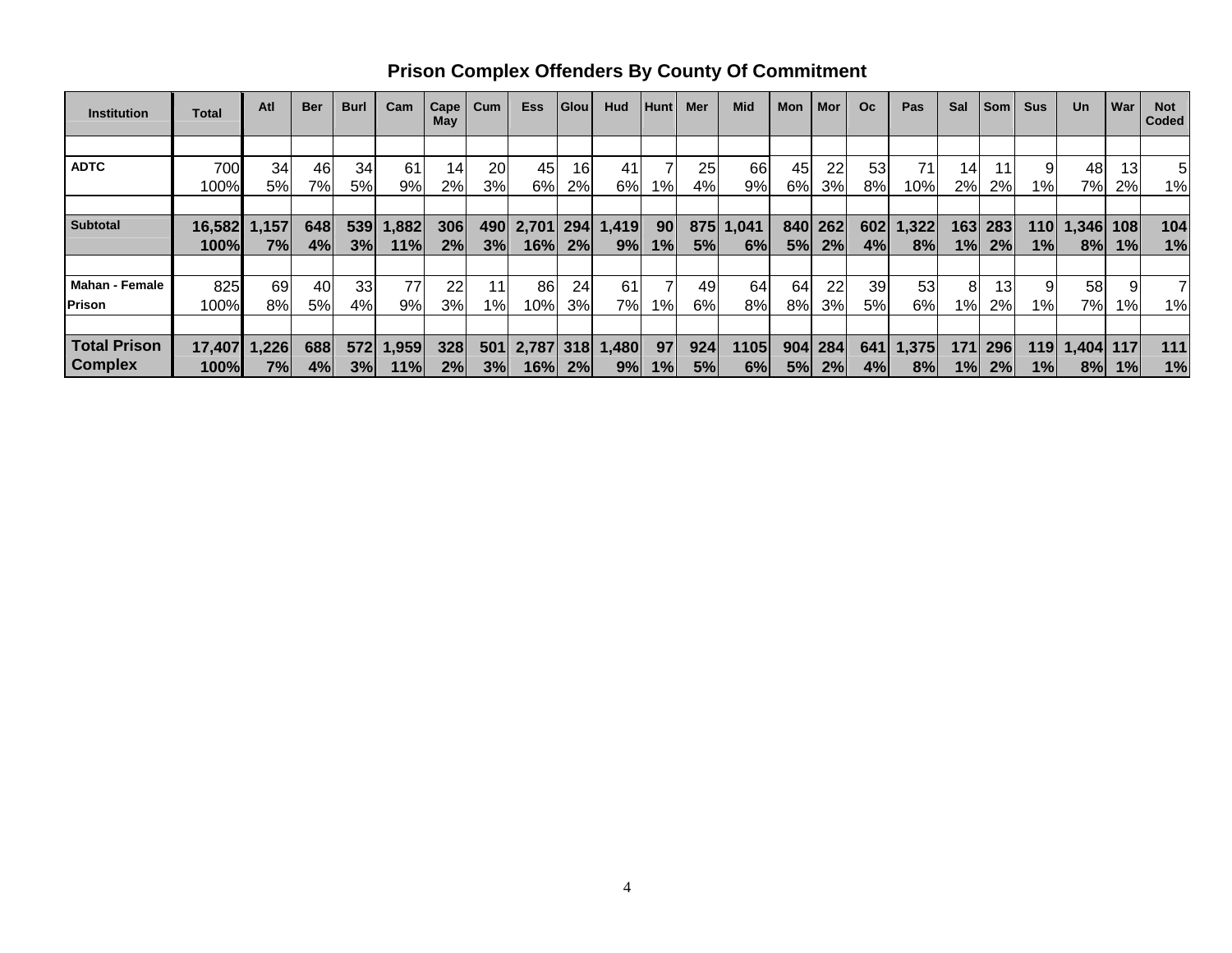| <b>Institution</b>  | <b>Total</b> | Atl | <b>Ber</b> | <b>Burl</b> | Cam | Cape<br>May    | Cum | <b>Ess</b> | Glou | Hud | <b>Hunt</b>    | Mer | <b>Mid</b> | <b>Mon</b> | Mor | <b>Oc</b> | Pas | Sal | Som           | <b>Sus</b> | Un  | War            | <b>Not</b><br><b>Coded</b> |
|---------------------|--------------|-----|------------|-------------|-----|----------------|-----|------------|------|-----|----------------|-----|------------|------------|-----|-----------|-----|-----|---------------|------------|-----|----------------|----------------------------|
|                     |              |     |            |             |     |                |     |            |      |     |                |     |            |            |     |           |     |     |               |            |     |                |                            |
| <b>Garden State</b> | 1,864        | 139 | 48         | 77          | 265 | 35             | 49  | 231        | 42   | 154 | 8              | 102 | 123        | 102        | 26  | 73        | 174 | 22  | 42            | 15         | 121 | 15             |                            |
|                     | 100%         | 7%  | 3%         | 4%          | 14% | 2%             | 3%  | 12%        | 2%   | 8%  | 0%             | 5%  | 7%         | 5%         | 1%  | 4%        | 9%  | 1%  | 2%            | 1%         | 6%  | 1%             | 0%                         |
|                     |              |     |            |             |     |                |     |            |      |     |                |     |            |            |     |           |     |     |               |            |     |                |                            |
| Mountainview        | 1,154        | 67  | 47         | 38          | 105 | 14             | 21  | 189        | 19   | 113 | 11             | 41  | 81         | 52         | 31  | 31        | 115 | 10  | 27            | 16         | 114 | 11             | 1                          |
|                     | 100%         | 6%  | 4%         | 3%          | 9%  | 1%             | 2%  | 16%        | 2%   | 10% | 1%             | 4%  | 7%         | 5%         | 3%  | 3%        | 10% | 1%  | 2%            | 1%         | 10% | 1%             | 0%                         |
|                     |              |     |            |             |     |                |     |            |      |     |                |     |            |            |     |           |     |     |               |            |     |                |                            |
| Wagner              | 887          | 63  | 26         | 29          | 112 | 14             | 14  | 141        | 11   | 99  | 6              | 78  | 56         | 42         | 9   | 26        | 82  | 12  | 10            | 3          | 47  | $6 \mid$       | $\mathbf{1}$               |
| <b>Main</b>         | 100%         | 7%  | 3%         | 3%          | 3%  | 2%             | 2%  | 16%        | 1%   | 11% | 1%             | 9%  | 6%         | 5%         | 1%  | 3%        | 9%  | 1%  | $\%$          | 0%         | 5%  | 1%             | 0%                         |
|                     |              |     |            |             |     |                |     |            |      |     |                |     |            |            |     |           |     |     |               |            |     |                |                            |
| Wagner              | 282          | 15  | 6          | 6           | 33  | $\overline{c}$ | 12  | 60         | 1    | 26  | $\overline{2}$ | 19  | 19         | 10         | 2   | 8         | 21  | 2   | 3             | 3          | 30  | $\overline{c}$ | 0                          |
| Ad Seg              | 100%         | 5%  | 2%         | 2%          | 2%  | 1%             | 4%  | 21%        | 0%   | 9%  | 1%             | 7%  | 7%         | 4%         | 1%  | 3%        | 7%  | 1%  | 1%            | 1%         | 11% | 1%             | 0%                         |
| Wagner              | 166          | 13  | 3          |             | 33  | 1              | 9   | 22         | 3    | 10  | 2              | 11  | 13         | 4          |     | 4         | 11  | 3   |               | 0          | 15  | $\overline{0}$ | 0                          |
| Minimum Units       | 100%         | 8%  | 2%         | 4%          | 20% | 1%             | 5%  | 13%        | 2%   | 6%  | 1%             | 7%  | 8%         | 2%         | 1%  | 2%        | 7%  | 2%  | 1%            | 0%         | 9%  | 0%             | 0%                         |
|                     |              |     |            |             |     |                |     |            |      |     |                |     |            |            |     |           |     |     |               |            |     |                |                            |
| Wagner              | 1,335        | 91  | 35         | 42          | 178 | 17             | 35  | 223        | 15   | 135 | 10             | 108 | 88         | 56         | 12  | 38        | 114 | 17  | 14            | 6          | 92  | 8              |                            |
| <b>Total</b>        | 100%         | 7%  | 3%         | 3%          | 13% | 1%             | 3%  | 17%        | 1%   | 10% | 1%             | 8%  | 7%         | 4%         | 1%  | 3%        | 9%  | 1%  | $\frac{9}{6}$ | 0%         | 7%  | 1%             | 0%                         |
|                     |              |     |            |             |     |                |     |            |      |     |                |     |            |            |     |           |     |     |               |            |     |                |                            |
| <b>Total Youth</b>  | 4,353        | 297 | 52         | 42          | 111 | 6              | 29  | 335        | 16   | 116 |                | 76  | 74         | 88         | 18  | 28        | 118 |     | 26            | 6          | 138 | 5              | 15                         |
|                     | 100%         | 7%  | 1%         | 1%          | 3%  | 0%             | 1%  | 8%         | 0%   | 3%  | 0%             | 2%  | 2%         | 2%         | 0%  | 1%        | 3%  | 0%  | 1%            | 0%         | 3%  | 0%             | 0%                         |

# **Youth Complex Offenders By County Of Commitment**